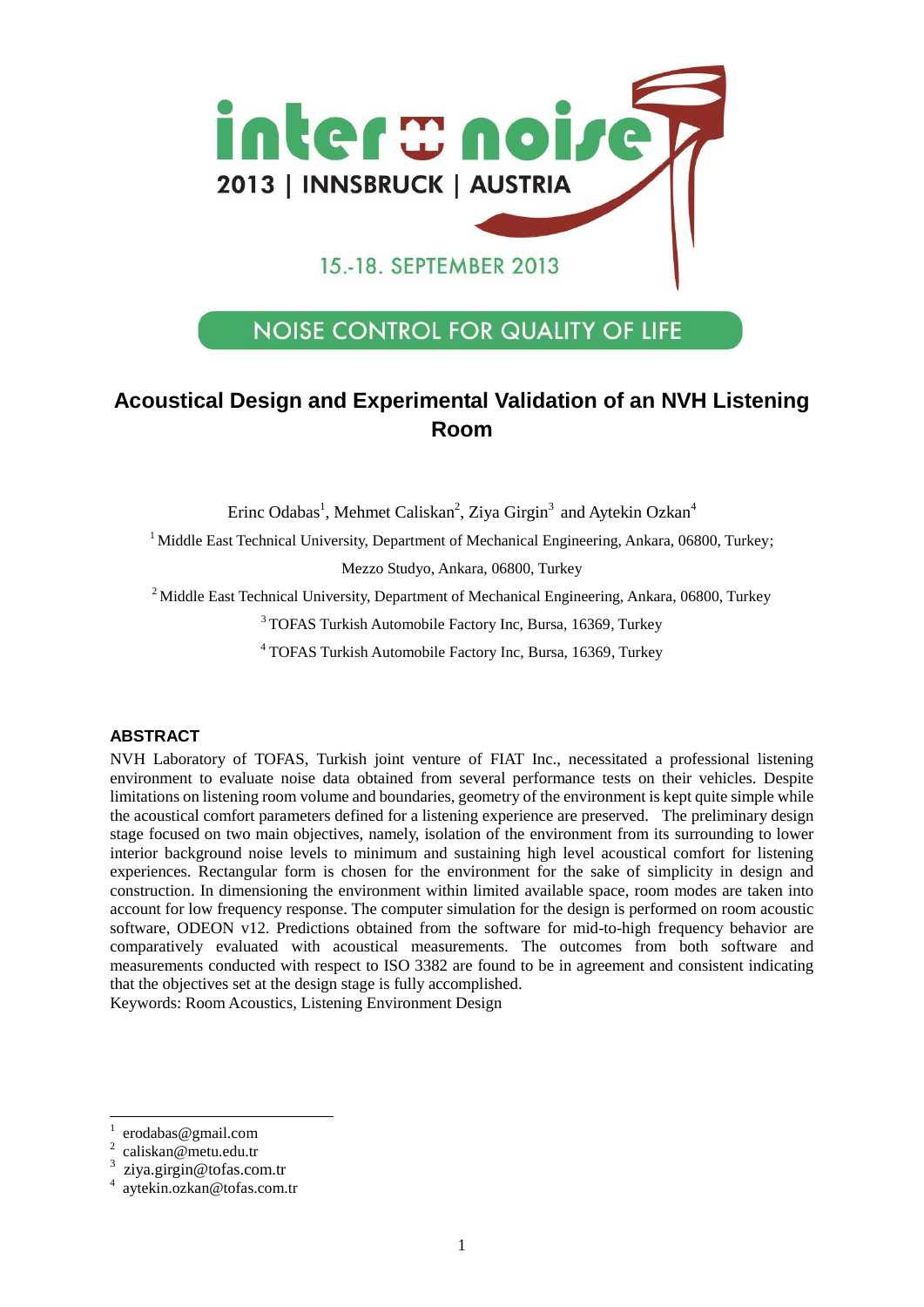### **1. INTRODUCTION**

NVH Department of TOFAS, Turkish Joint Venture of FIAT Inc., necessitated a professional listening environment to analyze noise and sound data obtained from several vehicle performance tests. This study focuses on the design stage of the environment from room acoustics point of view. Since the available resources considering the allocated volume for the project was limited, necessary improvements are taken into account during the design and construction stages. Furthermore, experimental validation of the environment, regarding several room acoustics parameters as well as the background noise levels, is performed after the construction of the environment is complete.

## **2. ACOUSTICAL DESIGN OF THE ROOM**

The design of the listening environment includes several subjects regarding building and rooms acoustics. To keep background noise levels at minimum, airborne and structure borne sound transmission to the room should be kept at minimum. On the other hand, functionality of the environment should be justified for listening experiences; that is, room acoustics parameters within the room should fall in certain limits.

It is obvious that the very first parameter that should be determined and set is the background noise levels within the listening room. Since the environment is built for listening experiences, the noise criterion within the room is set as the criterion defined for recording and broadcasting studios. Recommended noise criterion for HVAC system within the recording studios is defined NC 15-25 [1].

The listening room is located in NVH laboratory where high noise intrusion into the room is inevitable. Consequently, necessary sound insulation is provided to keep external noise intrusion at minimum levels. Box in box model is used for room construction where the walls and ceiling of the room provide a sound transmission class value of Rw 60. Similarly, room floor provides a sound transmission class value of Rw 75. Sound transmission class values of the walls, ceiling and floor are determined with respect to the measured noise levels within the NVH laboratory when all test equipment are running. Since it is not the main focus of this study, sound insulation calculations and design are not given in detail in this text.

The listening room is constructed over a suspended floor in the NVH laboratory. Since the available volume is small, a rectangular shaped form is chosen for the geometry to constitute all of the available volume as the inner space of the room. Knowing that rectangular shape is a poor construction for architectural acoustic purposes, several treatments are done to improve low frequency response of the environment. Inner dimensions of the available volume are 6.00x5.87x3.29m (length x width x height). To minimize cross modes at low resonance frequencies room dimensions are rearranged [2]. Final dimensions of the room within applicable room ratio limits are 4.90x5.87.2.80m (length x width x height) while room volume is kept maximized. Furthermore, avoid parallel wall reflections room ceiling is tilted to give a gradient to the ceiling.

Since low frequency response is very cruel in small rooms, loudspeakers are positioned not to excite low frequency modes. The first mode along width occurs at 70Hz. Loudspeakers are positioned 61cm away from side walls which corresponds to dip position of the  $4<sup>th</sup>$  mode along width. Along room height, loudspeakers are positioned 1.74cm away from room floor, which corresponds to the dip position of the  $4<sup>th</sup>$  mode along the height. Unfortunately; in order not to lose space from room volume, loudspeakers are positioned close to the front wall of the listening room. Therefore some colorization may occur on fundamental frequency and its harmonics of the room modes along length. The fundamental mode along room length occurs at 58Hz. Consequently; at 58Hz and its harmonics there might be amplification due to reinforcement within the room. Similarly, listener locations are determined away from the spots where peaks of room modes occur in the room. However, the arrangement of listener positions is not set as did conscientiously in loudspeaker positions.

The reverberation time is still an important design parameter. For average listening room (or control rooms for recording studios) volume, which is almost 80 m3 in this case, the reverberation times varies from 0.3 to 0.4s [2].

Room geometry defined in the software is given in Figure 1. For cosmetic purposes room walls and ceiling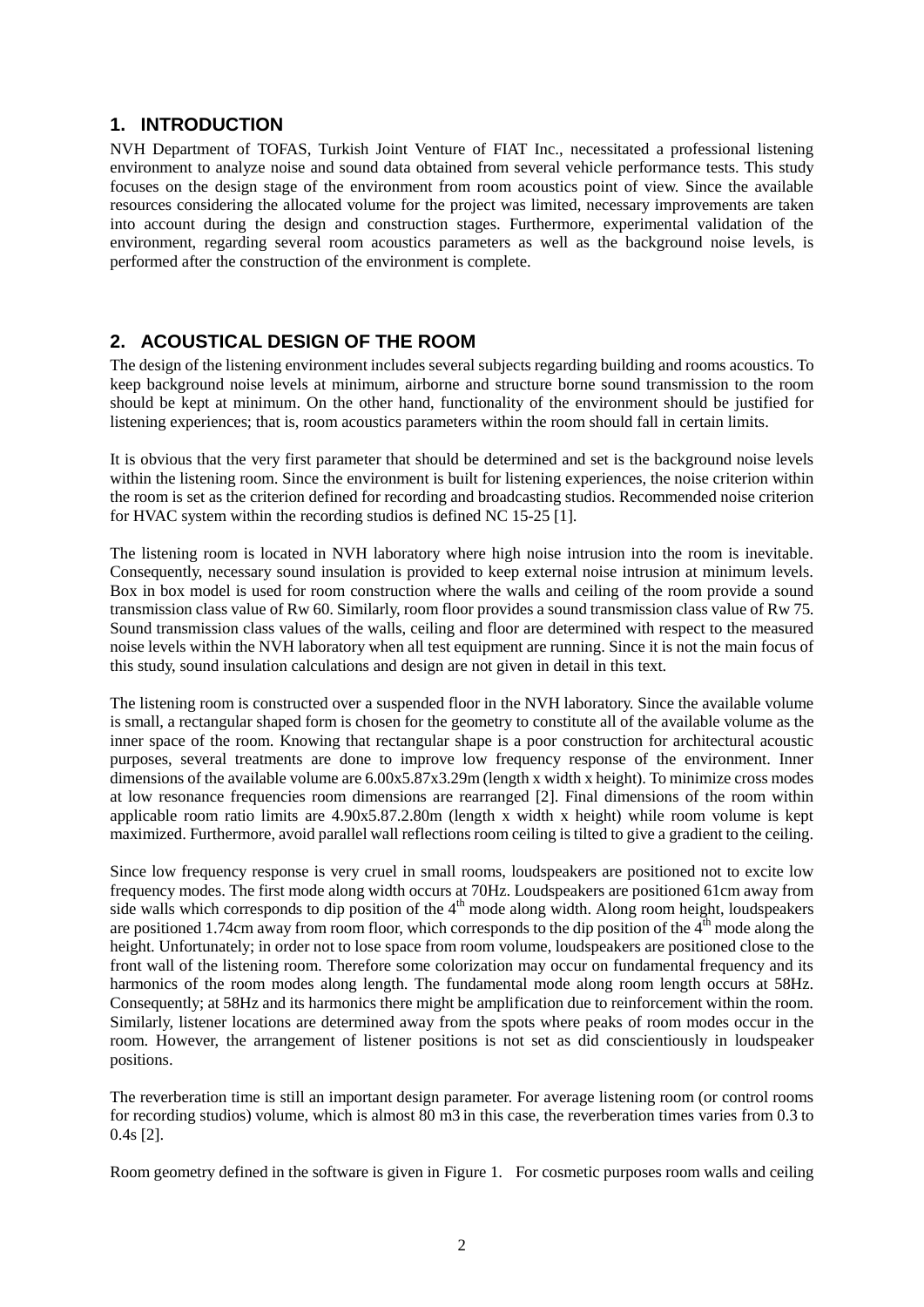are kept as gypsum board panels while room floor is covered with carpet. To maintain global estimate of reverberation time at certain levels, room walls and the ceiling are treated. Firstly, ceiling area is divided into two regions. Outer region of the ceiling (closer to the ceiling edges) is covered with ordinary gypsum board panels. The inner region is covered with perforated gypsum board panels having mineral wool layer behind. Similarly; to increase amount of absorbing surfaces within the room, porous absorbers are utilized on room walls. Porous absorbers are distributed over each wall with a different pattern to create uneven absorbing and reflecting surfaces. Detailed information about material list is given in Table 1.





Figure 1 – Room Geometry

Table 1 – Sound absorption coefficients of surface materials

| Surface Material         | <b>Sound Absorption Coefficient</b> |        |          |        |       |       |       |       |
|--------------------------|-------------------------------------|--------|----------|--------|-------|-------|-------|-------|
|                          | 63 Hz                               | 125 Hz | $250$ Hz | 500 Hz | 1000  | 2000  | 4000  | 8000  |
|                          |                                     |        |          |        | Hz    | Hz    | Hz    | Hz    |
| Wooden Furniture         | 0,140                               | 0,140  | 0,100    | 0,070  | 0,050 | 0,050 | 0,050 | 0,050 |
| Medium upholstered       | 0,400                               | 0,400  | 0,500    | 0,580  | 0,610 | 0,580 | 0,500 | 0,500 |
| seats                    |                                     |        |          |        |       |       |       |       |
| Walls (Gypsum            | 0,280                               | 0,280  | 0,120    | 0,100  | 0,170 | 0,130 | 0,090 | 0,090 |
| Boards)                  |                                     |        |          |        |       |       |       |       |
| <b>Wooden Doors</b>      | 0,140                               | 0,140  | 0,100    | 0,060  | 0,080 | 0,100 | 0,100 | 0,100 |
| Floor (Carpet)           | 0,010                               | 0,010  | 0,050    | 0,160  | 0,260 | 0,680 | 0,760 | 0,680 |
| Absorber Panels          | 0,110                               | 0,110  | 0,320    | 0,560  | 0,770 | 0,890 | 0.910 | 0,910 |
| <b>Suspended Ceiling</b> | 0,180                               | 0,180  | 0,140    | 0,110  | 0,060 | 0,070 | 0,090 | 0,090 |
| (Ordinary Gypsum         |                                     |        |          |        |       |       |       |       |
| Board)                   |                                     |        |          |        |       |       |       |       |
| <b>Suspended Ceiling</b> | 0,350                               | 0,350  | 0,450    | 0,500  | 0,500 | 0,450 | 0,500 | 0,500 |
| (Perforated Gypsum       |                                     |        |          |        |       |       |       |       |
| Boards)                  |                                     |        |          |        |       |       |       |       |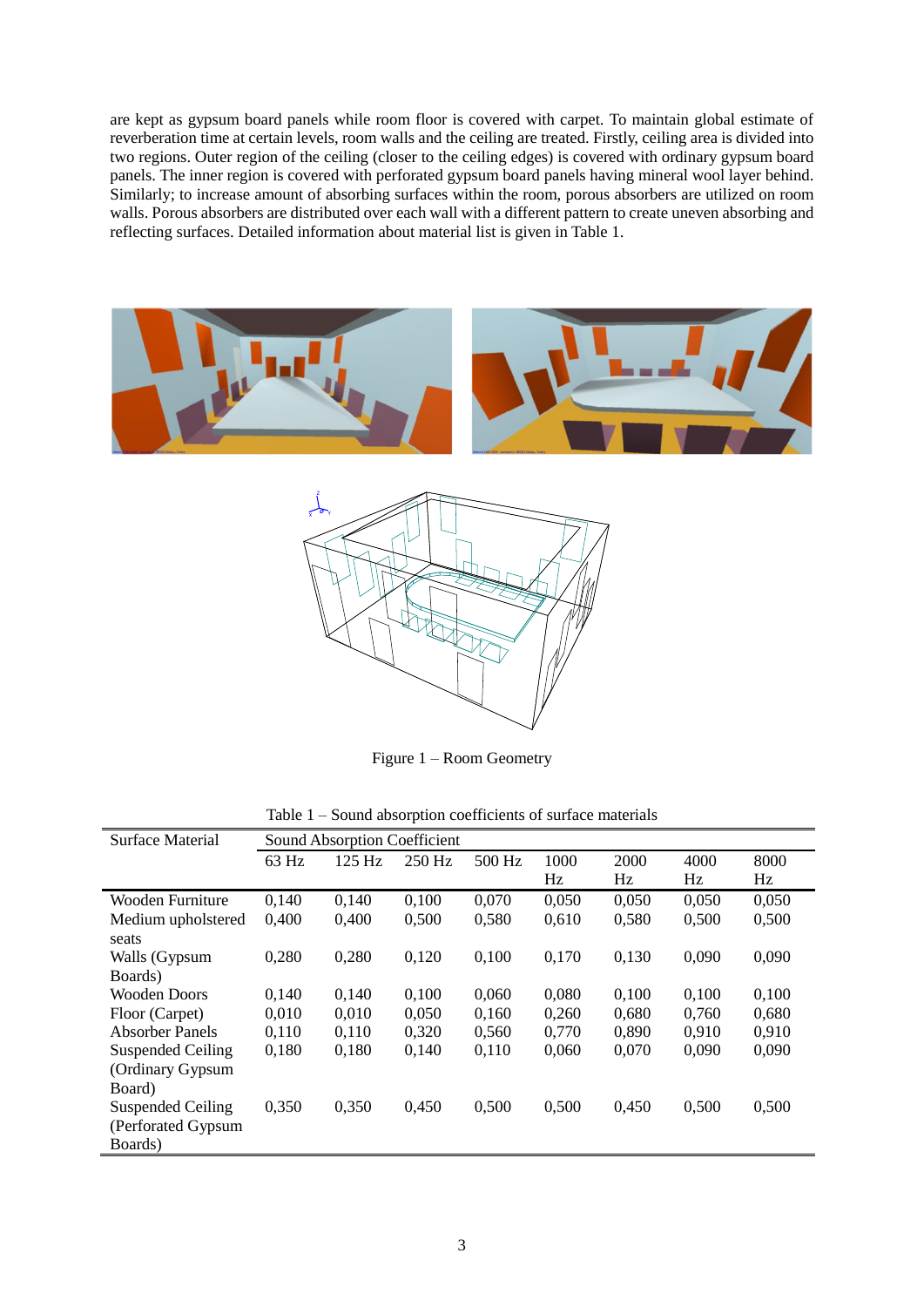# **3. PREDICTION RESULTS**

Room acoustic simulations performed in ODEON v12.00 are used to predict room parameters. Global estimate of reverberation time as well as reverberation time (T30), A-weighted sound level (SPLA) and speech transmission index (STI) distribution maps are obtained from simulations and demonstrated through Figure 2 to Figure 5.



Figure 2 – Global estimates of reverberation time



Figure 3 – Reverberation time (T30) distribution map (1000 Hz)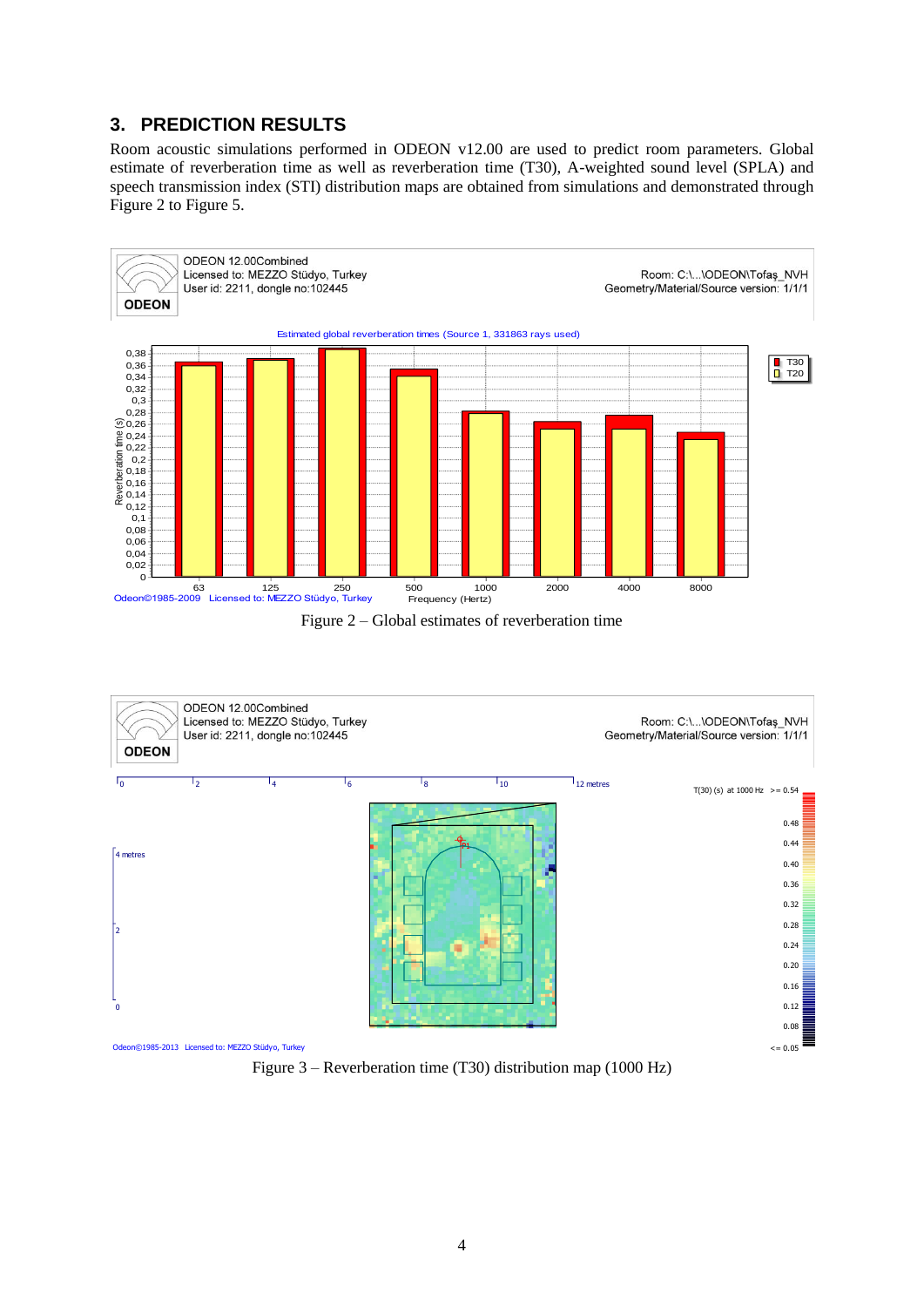





Figure 5 – STI Distribution map

# **4. MEASUREMENTS AND RESULTS**

For the final stage, after all minor details are completed, room acoustic measurements conducted to verify room parameters predicted in the design stage. Bruel & Kjaer DIRAC Room Acoustics v4.1 software is used to generate sound field within the room as well as to obtain and interpret impulse responses at different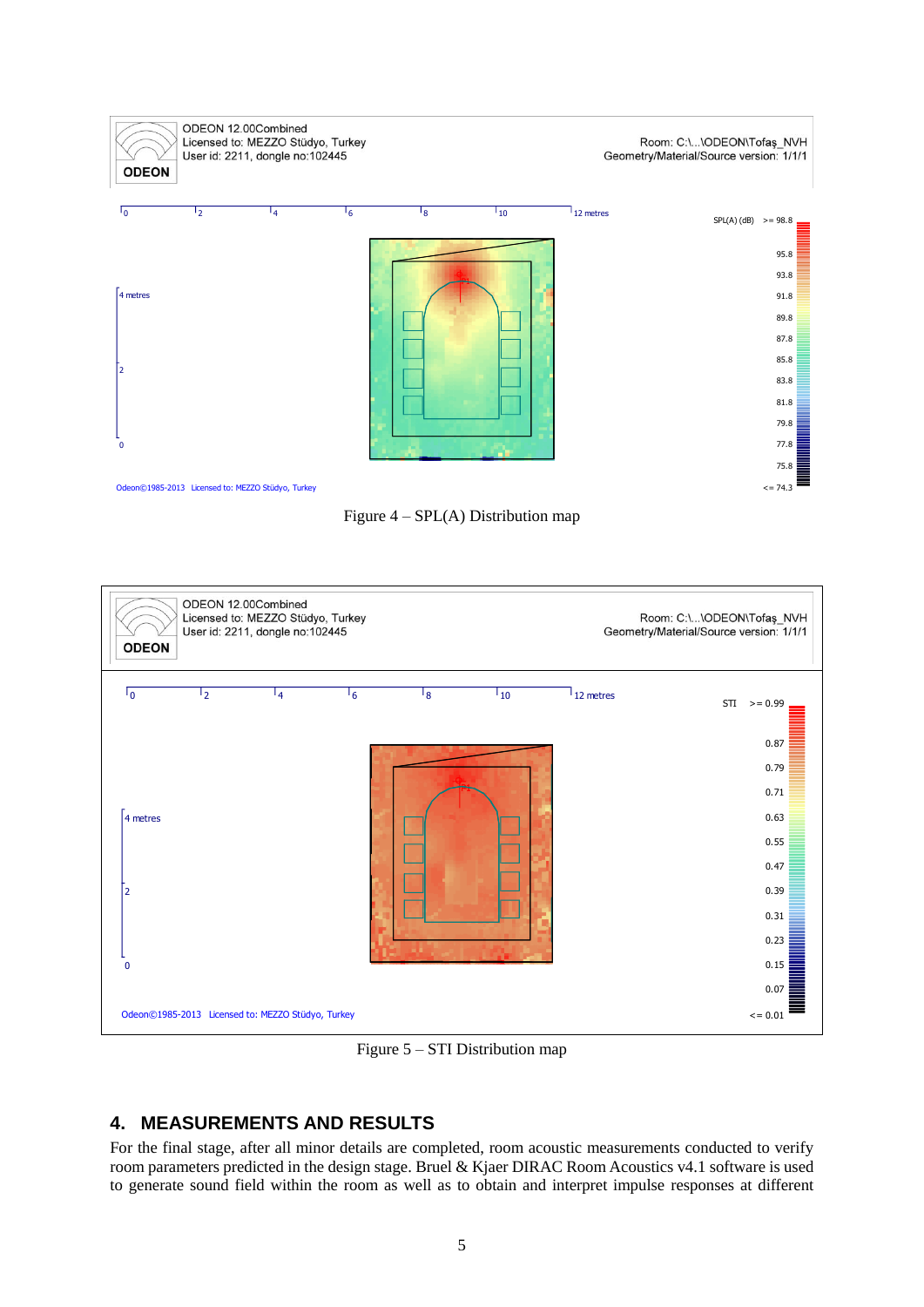receiver locations. 10 receiver positions are distributed over the room area to collect data generated from 1 source location (Figure 6). During the measurements ambient temperature is recorded as  $22.3 \text{ }^{\circ}$ C and relative humidity is recorded as %26. Background noise levels when HVAC unit is operating are obtained and demonstrated in Figure 7. The duration of the measurement is set to 2 min and  $L_{eq,2m}$  results are obtained in 1/3 octave bands. Background noise levels and average reverberation time (T20, T30) results are given in Table 2 and Table 3.



Figure 6 – Source location during the measurements within the listening room



Figure 7 – Background noise levels with operating HVAC unit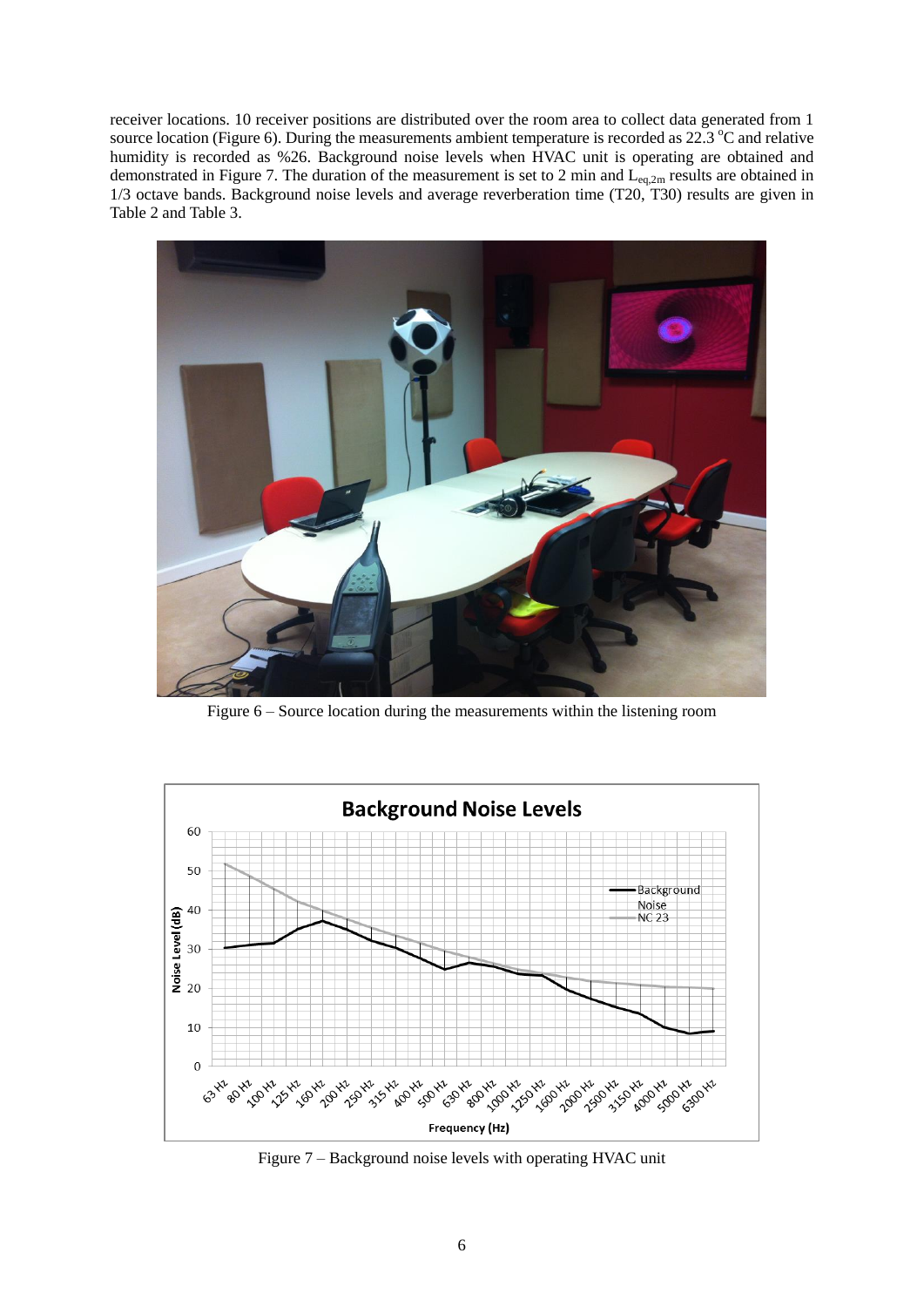| Background Noise Levels [dB] |        |          |           |           |          |          |         |           |         |  |
|------------------------------|--------|----------|-----------|-----------|----------|----------|---------|-----------|---------|--|
| $63$ Hz                      | 80 Hz  | $100$ Hz | $125$ Hz  | 160 Hz    | $200$ Hz | $250$ Hz | 315 Hz  | $400$ Hz  | 500 Hz  |  |
| 30.3                         | 31.1   | 31.6     | 35.2      | 37.3      | 35.1     | 32.2     | 30.3    | 27.7      | 24.9    |  |
| $630$ Hz                     | 800 Hz | 1000 Hz  | $1250$ Hz | $1600$ Hz | 2000 Hz  | 2500 Hz  | 3150 Hz | $4000$ Hz | 5000 Hz |  |
| 26.5                         | 25.6   | 23.7     | 23.3      | 19.7      | 173      | 15.3     | 13.5    | 10.0      | 8.5     |  |

Table 2 – Background noise levels with operating HVAC unit

Table 3 – Average reverberation time (T20, T30)

|      | <b>Average Reverberation Time [s]</b> |                  |        |        |         |         |         |         |  |  |
|------|---------------------------------------|------------------|--------|--------|---------|---------|---------|---------|--|--|
|      | 63 Hz                                 | $25 \mathrm{Hz}$ | 250 Hz | 500 Hz | 1000 Hz | 2000 Hz | 4000 Hz | 8000 Hz |  |  |
| T 20 | 0.46                                  | 0.45             | 0.40   | 0.28   | 0.25    | 0.22    | 0.21    | 0.21    |  |  |
| T 30 | 0.48                                  | 0.47             | 0.43   | 0.29   | 0.26    |         | 0.22    | 0.21    |  |  |

## **5. CONCLUSIONS**

In this paper, design stage and verifying in-situ measurements of a listening room in NVH department of TOFAS are presented. Apparently, it is a very common application of room acoustics for listening environments although some technical limitations are come across in the design stage. The location of the listening room and its limited volume is the major limitation that leads the design phase to construct simpler room geometry. Despite rectangular shaped room geometry, sufficient treatments are constituted in the design stage to eliminate excess amount of sound energy built up and uneven sound distribution within the room.

When the predetermined noise criterion and simulation results are compared with the measurement results, consistent outcomes are observed. Noise criterion defined for the listening room is NC 15-25. Measurements show that background noise levels fall below NC 23 curve, which is in the range of defined noise criterion.

Average reverberation time results obtained from the measurements and predicted global estimates of reverberation time are given in Figure 8. Results are consistent in almost every octave band except 63Hz and 125Hz. The reason for that can be explained by Schroeder frequency of the room. For measured reverberation times the Schroeder frequency is calculated as 127.1Hz [3] which gives a clear insight about the inconsistent behavior of reverberation times at low frequencies due to the fact that ray tracing approach in ODEON software fails to predict low frequency response of the room.



Figure 8 – Measurement and simulation results of reverberation time